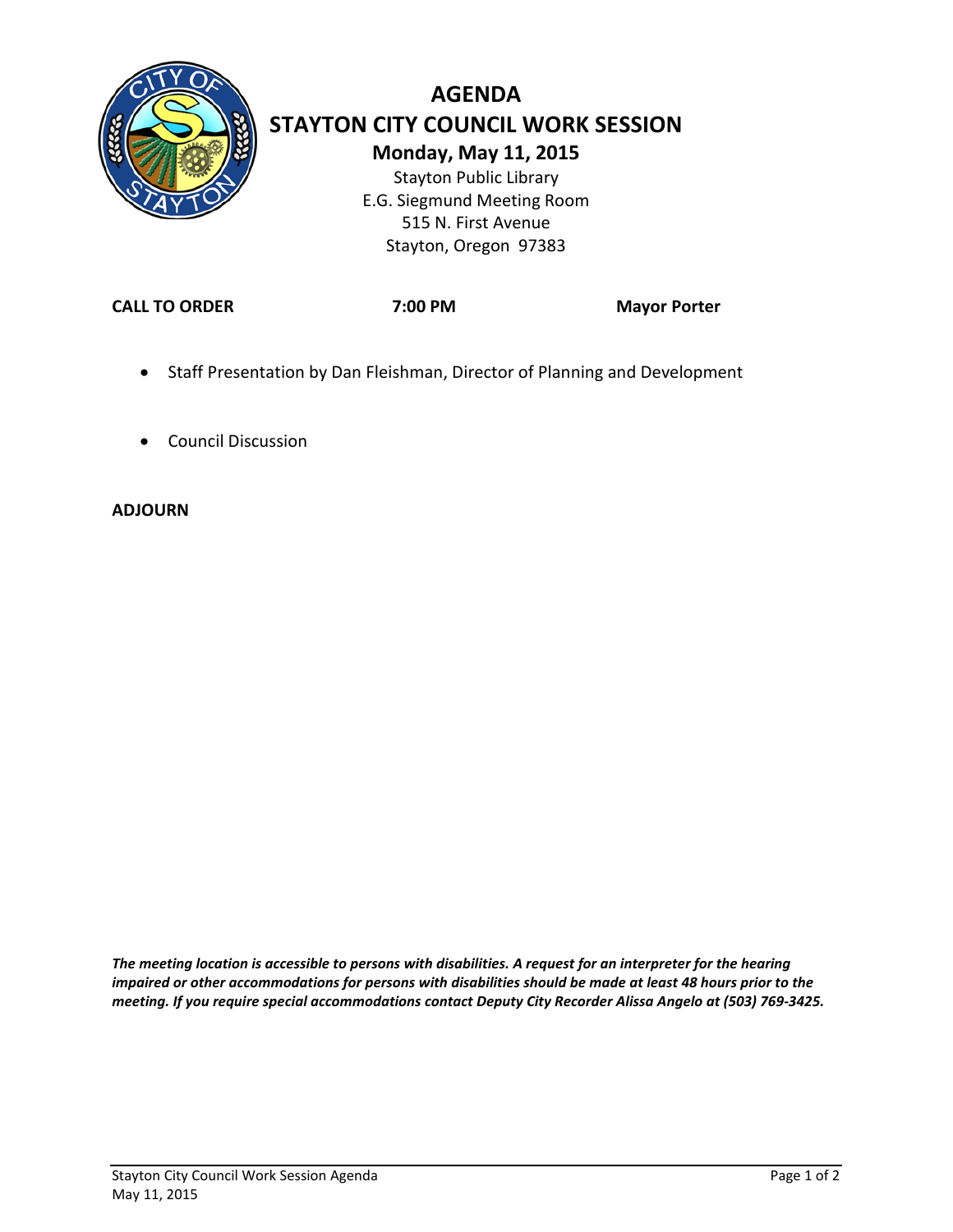## **CALENDAR OF EVENTS**

## **MAY 2015**

| . <del>.</del>     |               |                                                              |                                           |                              |  |  |  |
|--------------------|---------------|--------------------------------------------------------------|-------------------------------------------|------------------------------|--|--|--|
| Monday             | May 11        | City Council Work Session -<br>7:00 p.m.<br>Sign Code Review |                                           | E.G. Siegmund Meeting Room   |  |  |  |
| Tuesday            | May 12        | Commissioner's Breakfast                                     | 7:30 a.m.                                 | Covered Bridge Café          |  |  |  |
| Tuesday            | May 12        | <b>Public Safety Commission</b>                              | 6:00 p.m.                                 | City Hall Conference Room    |  |  |  |
| Monday             | May 18        | City Council                                                 | 7:00 p.m.                                 | Community Center (north end) |  |  |  |
| Wednesday          | <b>May 20</b> | Library Board                                                | 6:00 p.m.                                 | E.G. Siegmund Meeting Room   |  |  |  |
| Monday             | May 25        | CITY OFFICES CLOSED IN OBSERVANCE OF MEMORIAL DAY            |                                           |                              |  |  |  |
| Tuesday            | <b>May 26</b> | <b>Planning Commission</b>                                   | 7:00 p.m.                                 | Community Center (north end) |  |  |  |
| <b>JUNE 2015</b>   |               |                                                              |                                           |                              |  |  |  |
| Monday             | June 1        | <b>City Council</b>                                          | 7:00 p.m.<br>Community Center (north end) |                              |  |  |  |
| Tuesday            | June 2        | Parks & Recreation Board                                     | 7:00 p.m.                                 | E.G. Siegmund Meeting Room   |  |  |  |
| Tuesday            | June 9        | Commissioner's Breakfast                                     | 7:30 a.m.                                 | Covered Bridge Café          |  |  |  |
| Friday             | June 12       | <b>Community Leaders Meeting</b>                             | 7:30 a.m.                                 | Covered Bridge Café          |  |  |  |
| Monday             | June 15       | <b>City Council</b>                                          | 7:00 p.m.                                 | Community Center (north end) |  |  |  |
| Wednesday          | June 17       | Library Board                                                | 6:00 p.m.                                 | E.G. Siegmund Meeting Room   |  |  |  |
| Monday             | June 29       | <b>Planning Commission</b><br>7:00 p.m.                      |                                           | Community Center (north end) |  |  |  |
|                    |               |                                                              |                                           |                              |  |  |  |
| <b>JULY 2015</b>   |               |                                                              |                                           |                              |  |  |  |
| Friday             | July 3        | CITY OFFICES CLOSED IN OBSERVANCE OF INDEPENDENCE DAY        |                                           |                              |  |  |  |
| Monday             | July 6        | <b>City Council</b>                                          | 7:00 p.m.                                 | Community Center (north end) |  |  |  |
| Tuesday            | July 7        | Parks & Recreation Board                                     | 7:00 p.m.                                 | E.G. Siegmund Meeting Room   |  |  |  |
| Friday             | July 10       | <b>Community Leaders Meeting</b>                             | 7:30 a.m.                                 | Covered Bridge Café          |  |  |  |
| Tuesday            | July 14       | Commissioner's Breakfast                                     | 7:30 a.m.                                 | Covered Bridge Café          |  |  |  |
| Wednesday          | July 15       | Library Board                                                | 6:00 p.m.                                 | E.G. Siegmund Meeting Room   |  |  |  |
| Monday             | July 20       | City Council                                                 | 7:00 p.m.                                 | Community Center (north end) |  |  |  |
| Monday             | July 27       | <b>Planning Commission</b>                                   | 7:00 p.m.                                 | Community Center (north end) |  |  |  |
| <b>AUGUST 2015</b> |               |                                                              |                                           |                              |  |  |  |
| Monday             | August 3      | <b>City Council</b>                                          | 7:00 p.m.                                 | Community Center (north end) |  |  |  |
| Tuesday            | August 4      | Parks & Recreation Board                                     | 7:00 p.m.                                 | E.G. Siegmund Meeting Room   |  |  |  |
| Tuesday            | August 11     | Commissioner's Breakfast                                     | 7:30 a.m.                                 | Covered Bridge Café          |  |  |  |
| Tuesday            | August 11     | <b>Public Safety Commission</b>                              | 6:00 p.m.                                 | City Hall Conference Room    |  |  |  |
| Friday             | August 14     | <b>Community Leaders Meeting</b>                             | 7:30 a.m.                                 | Covered Bridge Café          |  |  |  |
| Monday             | August 17     | <b>City Council</b>                                          | 7:00 p.m.                                 | Community Center (north end) |  |  |  |
| Wednesday          | August 19     | Library Board                                                | 6:00 p.m.                                 | E.G. Siegmund Meeting Room   |  |  |  |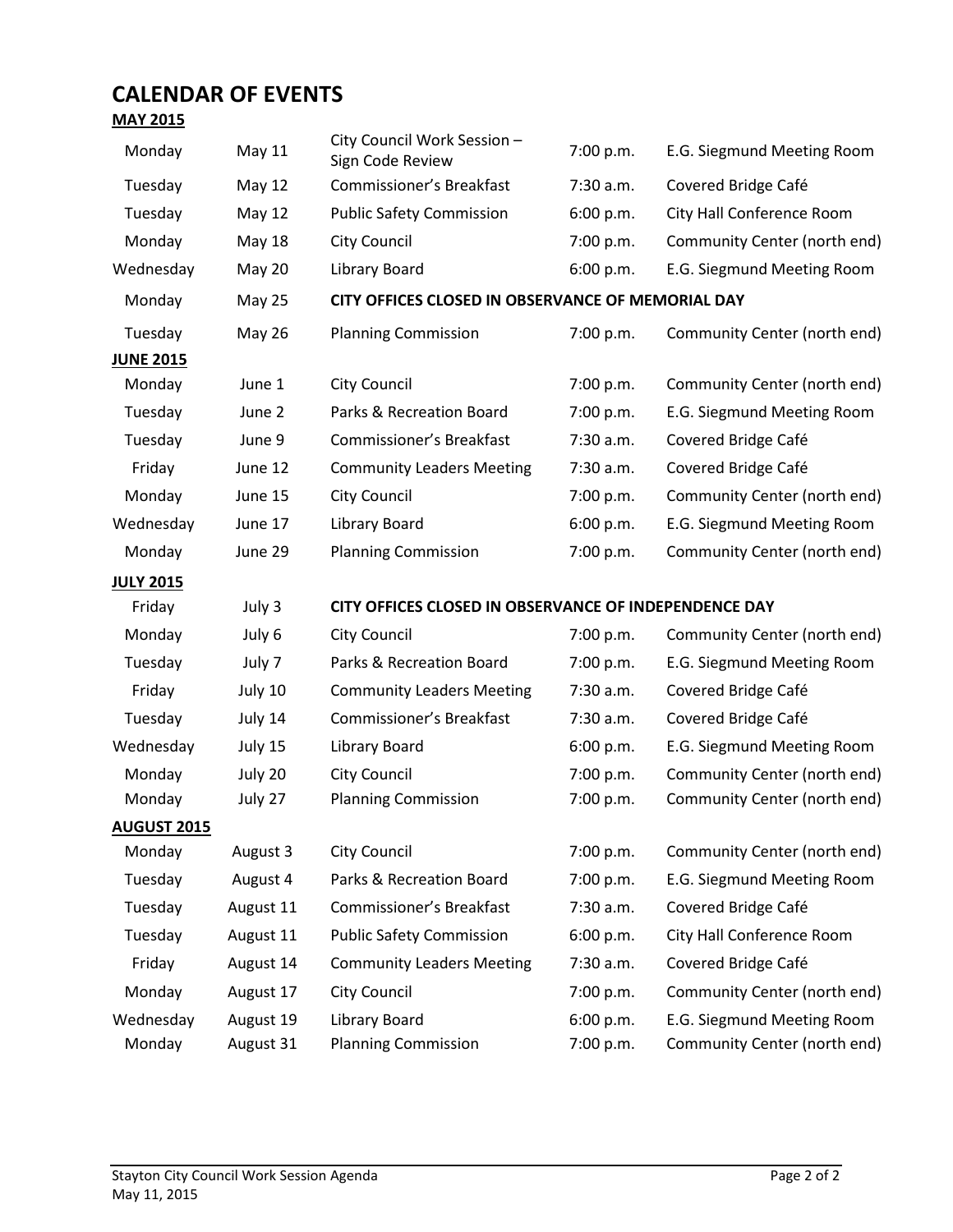

## **CITY OF STAYTON**

## M E M O R A N D U M

| TO: | <b>Mayor Henry Porter and the Stayton City Council</b>    |
|-----|-----------------------------------------------------------|
|     | FROM: Dan Fleishman, Director of Planning and Development |
|     | DATE: May 11, 2015                                        |
|     | <b>SUBJECT:</b> Sign Regulations                          |

#### **ISSUE**

The issue before the City Council is work session regarding sign regulations in the Stayton Land Use and Development Code.

#### **BACKGROUND INFORMATION**

On April 6 the City Council held a work session on sign regulations. At that work session, staff presented a detailed review of the existing sign regulations and made several broad recommendations for possible amendments to the regulations. In addition, representatives from the City's business community presented their suggestions for changes. The task before the City Council is to discuss Council members' ideas and direct staff to prepare changes, if any, to the Code.

This staff report summarizes the suggested amendments presented by staff and by the business community from the April work session. I have also attached a table that summarizes the current regulations, presenting them in a matrix format by zone. Please bring with you the materials that were distributed for and at the April 6 work session. Please let me know if you will need an additional copy.

Staff Suggestions:

- Add the DCMU to Section 17.20.140.9-A.a.a) to allow businesses in the DCMU zone to have a free-standing.
- Move the regulation of temporary and portable signs out of Section 17.20.140.9.
- Delete current provisions for temporary signs in the Public zone and change the regulations to provide greater distinction between temporary signs and portable signs.
- Allow businesses in an integrated business center to have a portable sign on the sidewalk between the parking lot and the building.

Business Suggestions:

• Clarify meaning of "durable"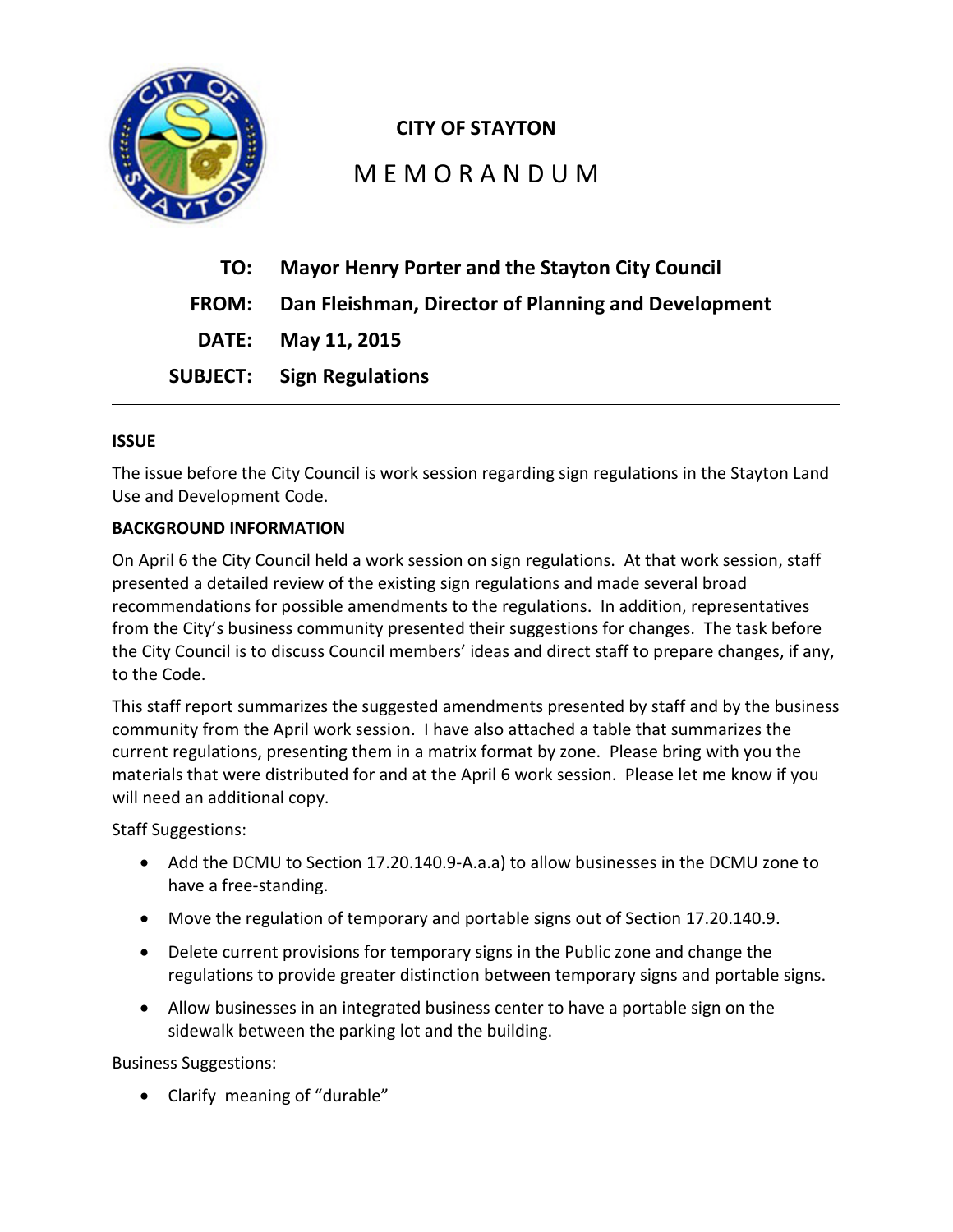- Prohibit all flashing signs
- Allow Message Signs without need for conditional use permit
- Clarify period of time a vehicle may be parked and not count as a sign
- Allow intermittently lighted signs
- Eliminate provision that internally illuminated signs have dark backgrounds
- Allow internally illuminated signs to use lights other than fluorescents
- Modify provisions regarding abandoned signs
- Eliminate maximum size for businesses not in shopping center
- Increase height of monument signs to 12 feet
- Allow a shopping center to have a free-standing sign for every 300 feet of street frontage
- Allow free-standing sign for businesses "on a business pad" within a shopping center
- Allow 3 temporary or portable signs per business
- Establish standards for portable daily display signs
- Allow businesses in the DCMU zone to have a free-standing sign
- Eliminate maximum size restriction in downtown zones
- Modify standards for electronic message signs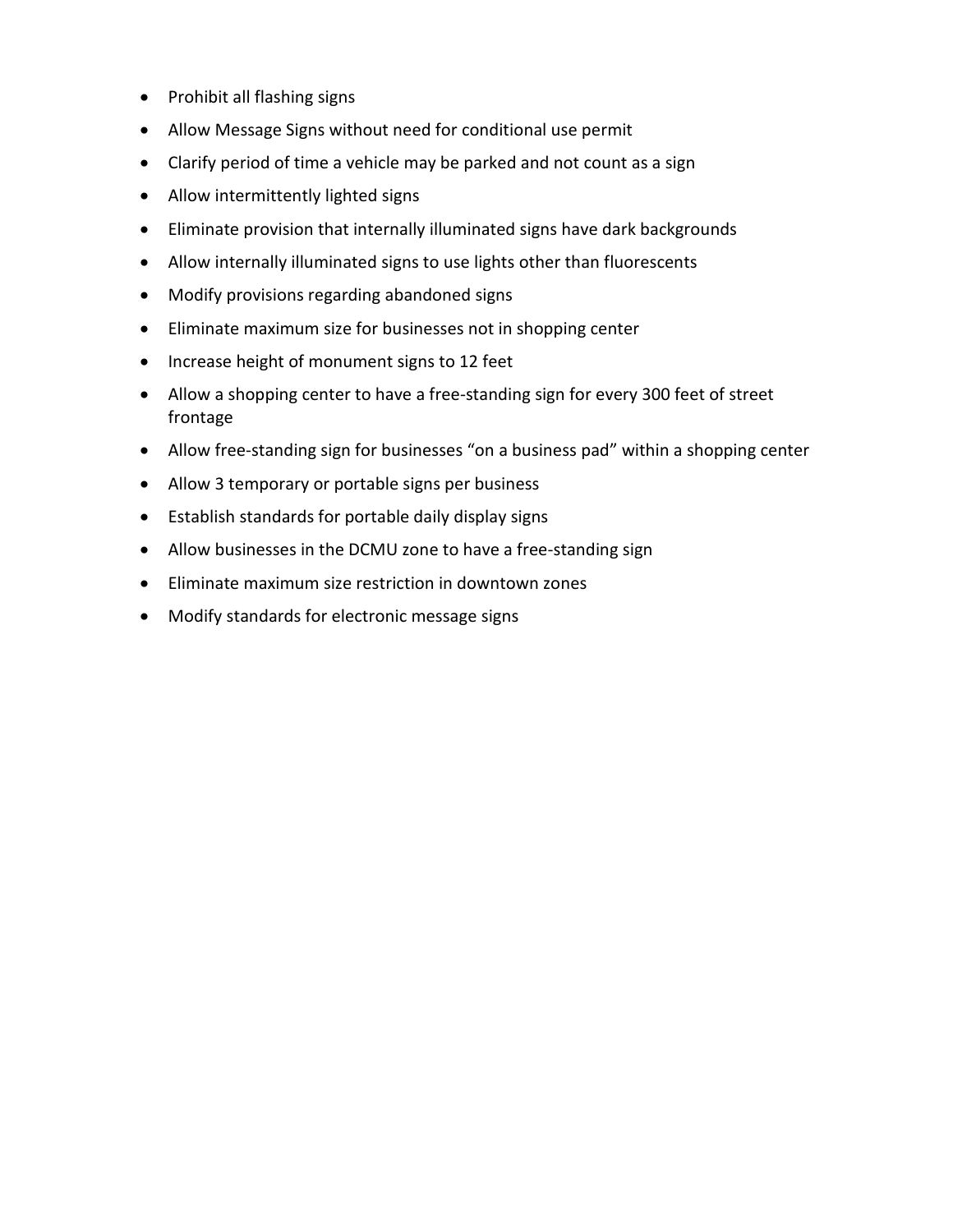### City of Stayton Summary of Sign Regulations by Zone

| <b>Type of Zone</b>        | <b>Public</b>              | Residential          | <b>Commercial and Industrial</b> |                                                         | Downtown                     |                             |                                                   |
|----------------------------|----------------------------|----------------------|----------------------------------|---------------------------------------------------------|------------------------------|-----------------------------|---------------------------------------------------|
| Zones included             | P                          | LD, MD, HD           |                                  | CR, CG, ID, IL, IC, IA                                  |                              | <b>CCMU</b>                 | DRMU, DCMU                                        |
| <b>Business Location</b>   |                            |                      | <b>Not in Shopping Center</b>    | <b>In Shopping Center</b>                               |                              |                             |                                                   |
| <b>Type</b>                |                            |                      |                                  | <b>Individual Business Signs</b>                        | <b>Shopping Center Signs</b> |                             |                                                   |
| <b>Types of Signs</b>      | Wall, canopy, projecting,  | limited to signs for | Wall, canopy, projecting         | Wall, canopy, projecting,                               | Free-standing                | Wall, canopy, projecting,   | Wall, canopy, projecting,                         |
| Allowed                    | free-standing, window      | home occupations     | free-standing, window            | window                                                  |                              | window, awning              | free-standing, window                             |
|                            |                            |                      |                                  |                                                         |                              |                             |                                                   |
| Number of Signs            |                            | 1                    | 1 free standing sign per         |                                                         |                              | 1 sign for each side of     | 1 sign for each side of                           |
| Permitted                  |                            |                      | street frontage; 1 wall          |                                                         |                              | building facing a stret or  | building facing a stret or                        |
|                            |                            |                      | canopy or projecting sign        |                                                         |                              | public sidewalk, plus       | public sidewalk, plus                             |
|                            |                            |                      |                                  |                                                         |                              | awning signs                | awning signs                                      |
| <b>Total Sign Area</b>     | 64 sq ft                   | 4 sq ft              | 2 sq ft of sign area per ft      | 1 sq ft of sign area per ft of                          | if one street frontage -     | 1 sq ft of sign area per ft | attached -- 1 sq ft of sign                       |
| Allowed                    |                            |                      | of building frontage, up         | business frontage, up to 80                             | 150 sq ft; if more than      | of business frontage, up    | area per ft of business                           |
|                            |                            |                      |                                  | to 100 sq ft; free-standing sq ft; may be increased 50% | one street frontage each     | to 30 sq ft                 | frontage, up to 30 sq ft;                         |
|                            |                            |                      | sign limited to 50% of           | if building is more than 50 ft                          | sign up to 100 sq ft         |                             | free-standing -- 30 sq ft                         |
|                            |                            |                      | total allowed area               | from front lot line and 100%                            |                              |                             |                                                   |
|                            |                            |                      |                                  | if building is more than 100                            |                              |                             |                                                   |
|                            |                            |                      |                                  | ft from front lot line                                  |                              |                             |                                                   |
|                            |                            |                      |                                  |                                                         |                              |                             |                                                   |
| Maximum Sign               | wall signs not above       |                      | wall signs not above             | wall signs not above parapet                            |                              | wall signs 20 ft but not    | wall signs 20 ft but not                          |
| Height                     | parapet or roof eaves      |                      | parapet or roof eaves            | or roof eaves                                           |                              | above parapet or roof       | above parapet or roof                             |
|                            |                            |                      |                                  |                                                         |                              | eaves                       | eaves                                             |
|                            | monument sign up to 6 ft   |                      | monument sign up to 6 ft         |                                                         | monument sign up to 6 ft     |                             |                                                   |
|                            |                            |                      |                                  |                                                         |                              |                             |                                                   |
|                            | other freestanding up to 6 |                      | other free-standing up to        |                                                         | other free-standing up to    |                             |                                                   |
|                            | ft if within 10 feet of    |                      | 6 ft if within 10 feet of        |                                                         | 6 ft if within 10 feet of    |                             |                                                   |
|                            | property line, otherwise   |                      | property line, otherwise         |                                                         | property line, otherwise     |                             |                                                   |
|                            | 16 ft                      |                      | 16 ft                            |                                                         | 16 ft                        |                             |                                                   |
| <b>Permitted Locations</b> | wall signs may project up  | must be wall sign    | wall signs may project up        | wall signs may project up to                            |                              | wall signs may project      | wall signs may project                            |
|                            | 1.5 ft into setback        |                      | to 1.5 ft from building          | 1.5 ft from building                                    |                              | up to 1.5 ft from           | up to 1.5 ft from                                 |
|                            |                            |                      |                                  |                                                         |                              | building                    | building                                          |
|                            | freestanding sign must be  |                      | projecting signs may             | projecting signs may project                            |                              | projecting signs may        | projecting signs may                              |
|                            | 5 ft from property line    |                      | project up to 3 ft from          | up to 3 ft from building                                |                              | project up to 4 ft from     | project up to 4 ft from                           |
|                            |                            |                      | building                         |                                                         |                              | building                    | building                                          |
|                            |                            |                      | free-standing sign must          |                                                         | free-standing sign must      |                             | free-standing sign must                           |
|                            |                            |                      | be 5 ft from property line       |                                                         | be 5 ft from property line   |                             | be 5 ft from property                             |
|                            |                            |                      |                                  |                                                         |                              |                             | line                                              |
| Temporary &                | 21 days in any 1-year      |                      |                                  | 1 at a time; up to 16 sq ft;                            |                              |                             | sidewalk signs permitted sidewalk signs permitted |
| Portable Signs             | period                     |                      |                                  | up to 90 days per calendar                              |                              |                             |                                                   |
|                            |                            |                      |                                  | year                                                    |                              |                             |                                                   |